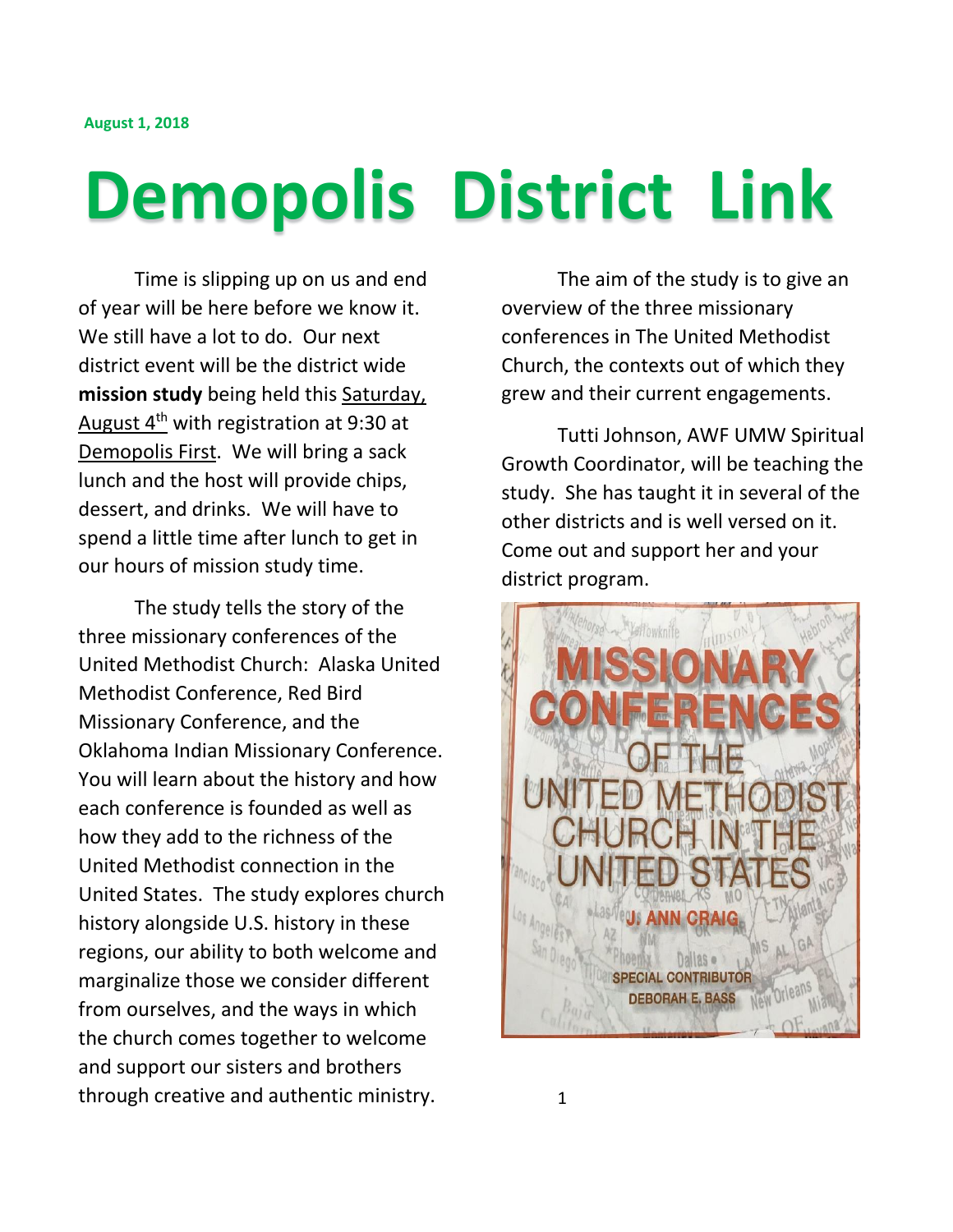Following the mission study our next event will be our **Spiritual Day**  Apart on September 8<sup>th</sup> at the Pine Hill UMC with registration at 9:30 and the program starting at 10:00. The host will provide lunch and the speaker will be Dr. LeTeasa Hicks from Mary Ellen's Hearth in Montgomery.

As the Executive Director of Mary Ellen's Hearth, she is responsible for running all facets of the organization. Dr. Hicks has over 20 years of experience as an executive leader and a proven track record for organizational leadership.

## *Meet the officers being elected at Day Apart*:



**Margaret Agee** is returning as **President** for another two year term. She lives in Camden and has been married to Ken Agee for

fifty-seven years. They have two sons, Kennon, Jr and Ben, eight grandchildren and two great grandchildren with a third on the way. She has served as Nominations Chair, Program Resources, Spiritual Growth, and Treasurer in the local unit and on the district level.



**Linda Carden** is returning as **Communications Coordinator** for a two year term. She and her husband, Mark moved to Pine Hill in 2016 with Mark's job at

International Paper. They have 5 sons. Linda has a BS in Nursing and worked as Director of Education for several years before taking a job as nursing instructor. She is a member of the Pine Hill UMC and UMW.



**Frankie Gaddy** is returning as **Secretary** for another two year term. Frankie is originally from Thomasville but now

resides in Camden, where she is a member of Camden UMC. She is married to Wayne Gaddy for forty-seven years and they have three children and five grandchildren.

New members of the **Nominating Committee** are Beverly Sanders of Marion, and Brenda Gordon of Grove Hill replacing Nan Dunn of Jefferson and Lou Webb of Butler whose tenure was up. Thank you ladies for your service.